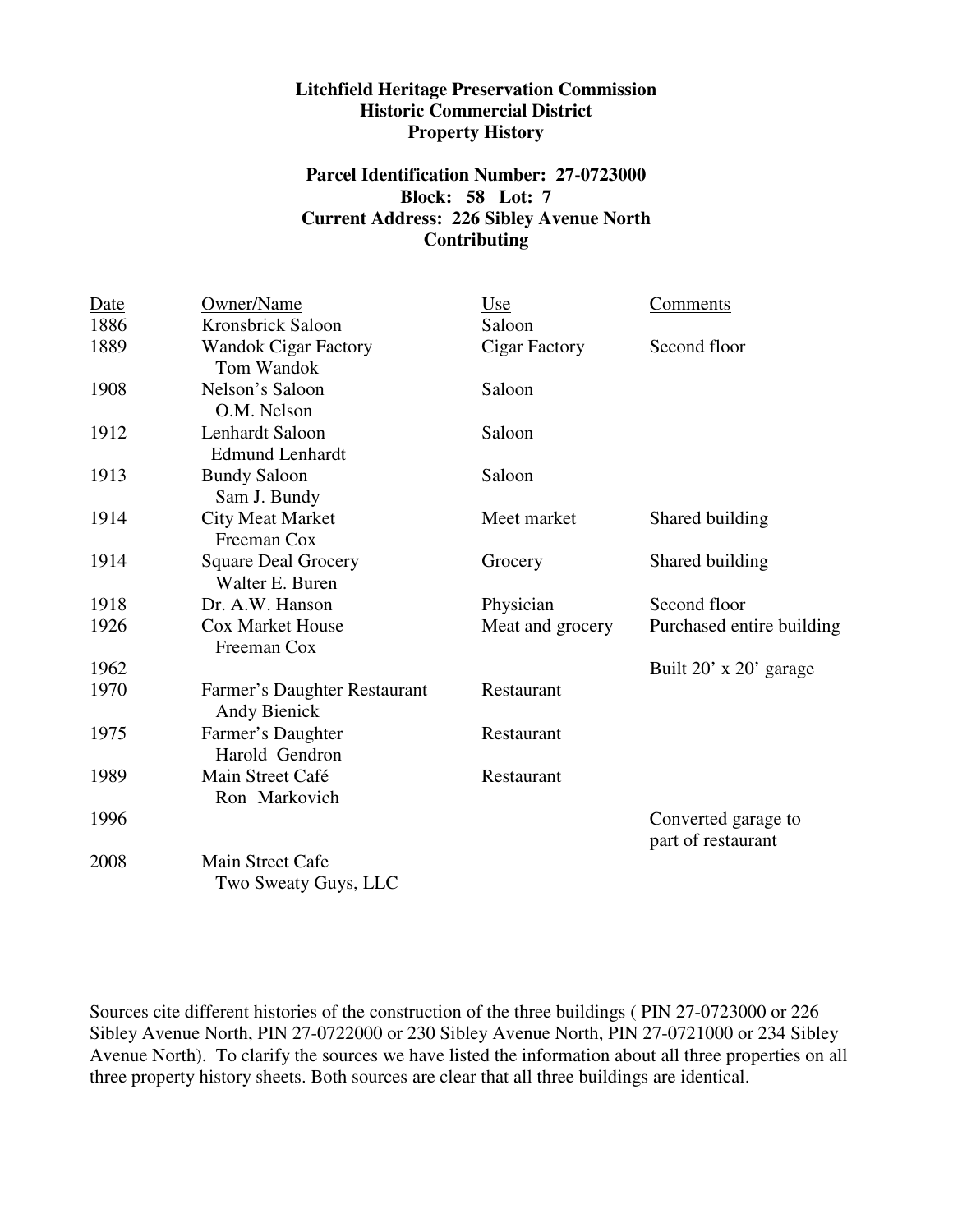# National Historic Register Application

The building, currently 226 to 230 Sibley Avenue North, was built in 1888 as a double building by Peter Berens. It is an elaborate Italianate style two story building. It is constructed of cream style brick. The main façade is divided into two halves by a central brick pier. The building stands immediately north of an east-west alley and therefore has two facades.. The storefronts were altered in the 1940s with stucco and new brick work. The north half of this building is parcel identification number 27-072200; the south half of the building is 27-0723000.

The building currently at 234 Sibley Avenue North was built in 1888 from cream colored brick. The main faced has four window openings. The 1940 photograph of this building indicates it was identical to the buildings to the south at 230 and 226. It has been altered with stucco, new brick work, and new display windows. The cornice has been removed. The windows were changed to segmental arched to rectangular.

### Terry Tales by Terry Shaw

In 1885 Mrs. John Nockels built a 25 by 70 foot two story building at what is now 226 Sibley Avenue North. In December of 1885 Charles Dart bought the lot at 234 Sibley Avenue North and began construction of a "double block" building that was joined to Peter Berens structure at 230 Sibley Avenue North in April 1886.

The First 100 Years by P.J. Casey

The Berens building was built in 1886 and a Mrs. Ostrom tried to start a laundry that same year.

City tax records state 1882.

# **Building Data, City of Litchfield Tax Assessor**

Land Appraisal General Desirability: Good Lot Record: Topography: Level Improvements: Sidewalks Curb & Gutter City Water Sanitary Sewer Street: Asphalt, Alley Zoning or Use: Commercial 2 Location: Inside lot

Description of Principal Structure: Building: Yr. Built 1882 Sq. Ft. first story  $25' \times 110'$  second story  $25' \times 70$ Foundation: Exterior Walls: Brick Roof: Flat, built up Interior Finish: First floor Walls plaster Ceiling tin Floors wood Heating: Wiring: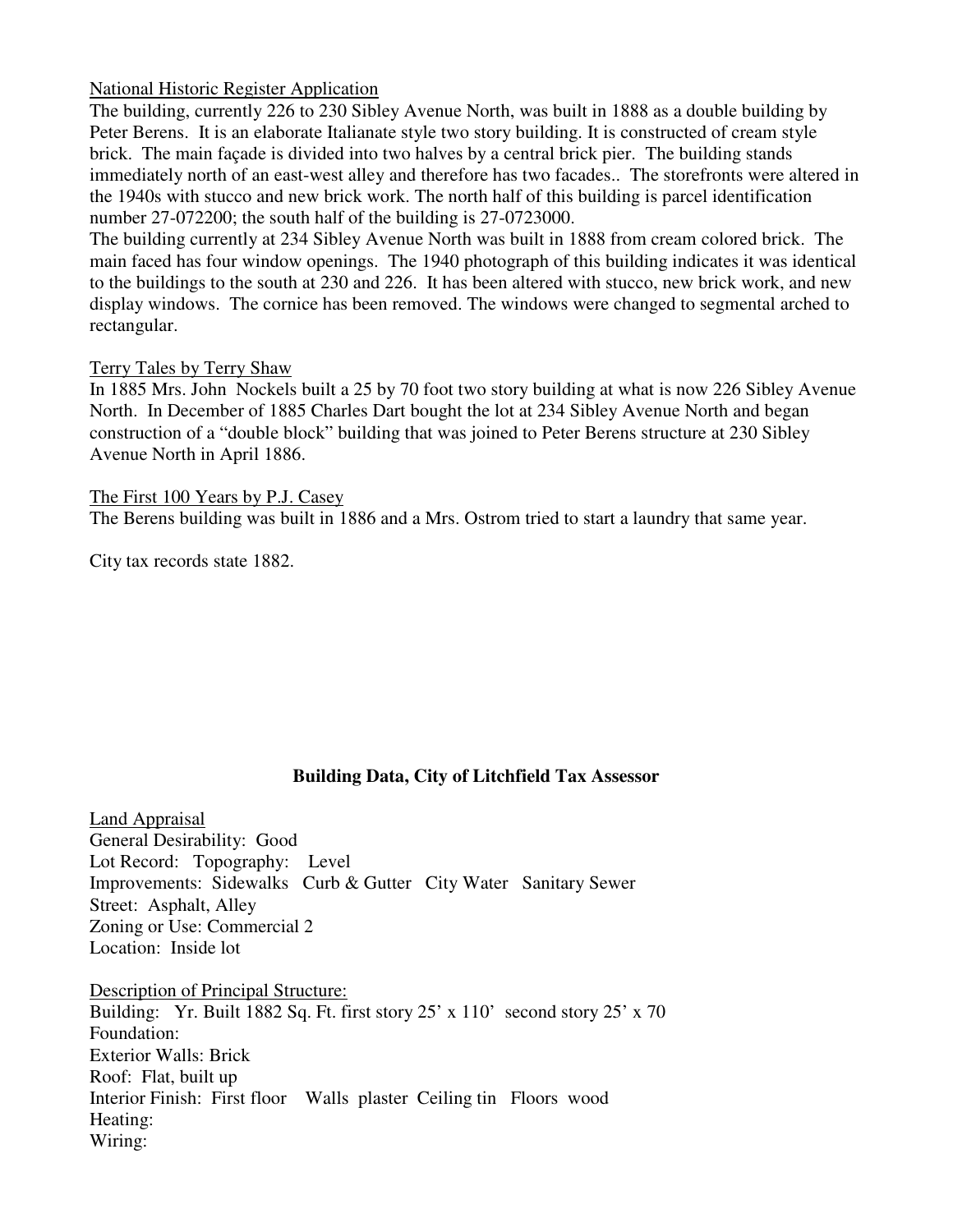#### Basement:

 $226-230$  N. Sibley Ave. Behren's Furniture and Mortuary (now Natural Foods Co-op Circa 1888 1996 Application National 1 Contributing Building **Register of Historic Places** This elaborate Italianate style two story building has an ornate brick cornice, brick window hoods, limestone sills, and closely-spaced segmental-arched window openings with 1/1 sash. It is constructed of cream-colored brick. The main facade is divided into two halves by a central brick pier. The first story has two storefronts, both with central, recessed entrances. The building stands immediately north of a narrow east-west alley and therefore has two principal facades (west and south). Like the main facade, the southern side wall has closely-spaced window openings with brick window hoods. There is an early fire escape stairway on the southern wall. The rear facade is cream-colored brick. Two, one story concrete block The rear racade is cream-colored brick. Two, one story contract block.<br>additions have been added at the rear. The storefronts were altered with stucco and new brickwork around the 1940s. During the early 1900s Peter Behrens' Furniture and Mortuary was located in the northern storefront. Later it became a grocery store, Berguist Electric, and then a Pamida Store. Cox's Market, established in 1914, was located in the southern storefront Cox s market, established in 1914, was located in the southern secretion.<br>from the 1920s through the 1960s. Freeman Cox operated this business for many years and then his son, Merlin, ran the meat market until the 1960s. After that, the Farmer's Daughter Restaurant was located here.

**Meeker County** 

**Historical Society** 

1990 Joe Paddock **Oral History Project** 

#### **Iva Scarp Pearson**

• In 1945 I was going to get married and I wanted that 24 hour salad for the wedding luncheon. Well, pineapple is in the recipe and it was rationed. That nice Mr. Salls who worked at Cox's Meat Market saw to it we got the pineapple.

|          | COX'S MARKET                 |                                |
|----------|------------------------------|--------------------------------|
|          | Established 1914             |                                |
|          | <b>GROCERIES &amp; MEATS</b> |                                |
|          |                              | Freeman Cox-Merlyn Cox, Props. |
| Phone 18 |                              | 226 N. Siblev                  |

Meeker County Centennial Program

Meeker County **Historical Society**